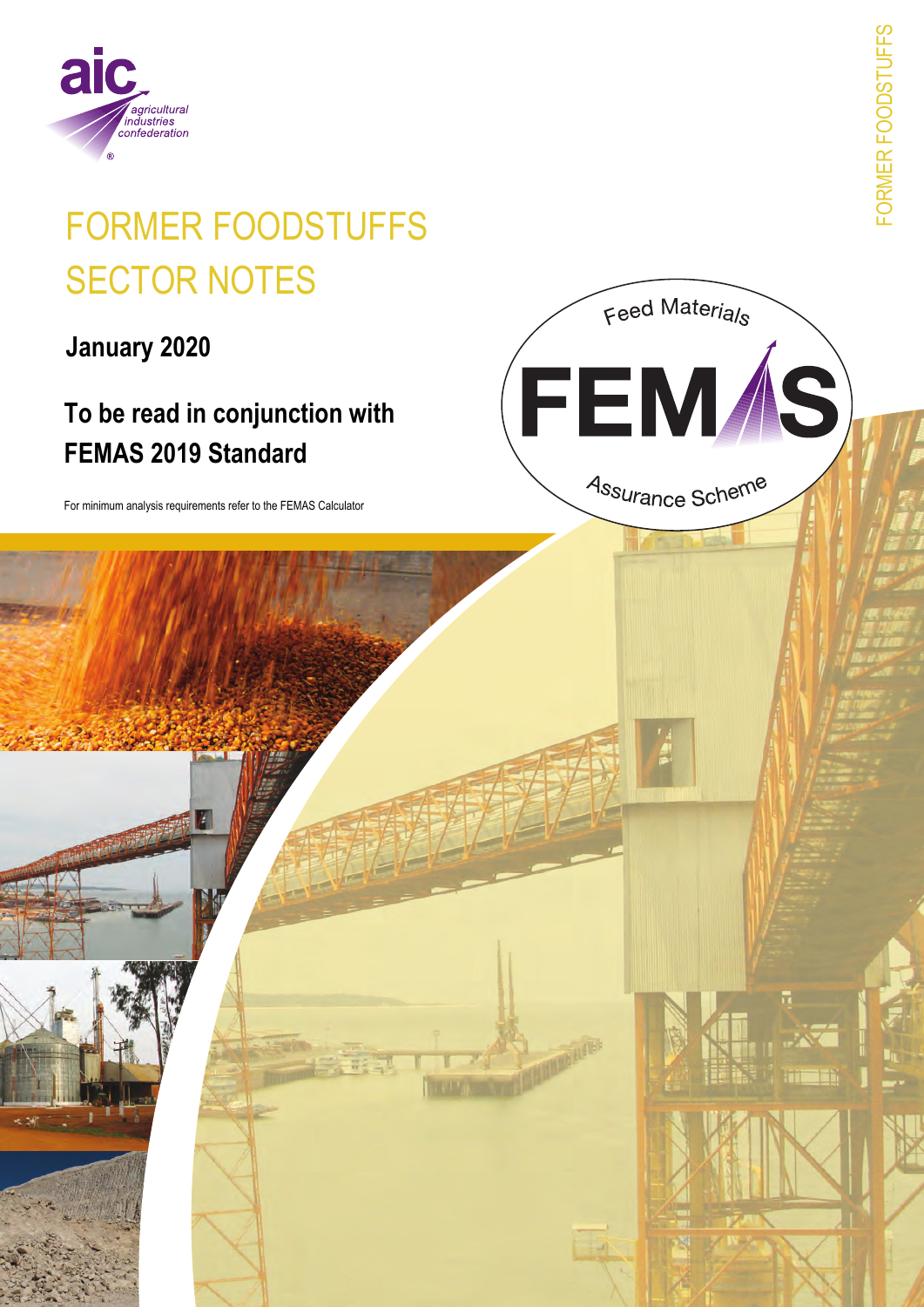## **FEMAS Sector Note No. 1 – Former Foodstuffs**

These Sector Notes apply to businesses processing or trading Former Foodstuffs for use as animal feed. Relevant products include: biscuits, bakery products, confectionery, pasta, pastry, ice-cream and other products originally intended for use as human food.

These Notes are not exhaustive, and are intended to assist in the application of the corresponding requirements of the FEMAS Standard and are not to be considered in isolation.

**Section 1** of these Sector Notes includes definitions of specific relevance to this sector.

**Section 2** of these Sector Notes includes those additional requirements of the FEMAS Scheme specific to this sector and with which Participants **must** comply in order to achieve certification under the FEMAS Scheme.

**Section 3** of these Sector Notes includes additional guidance (shown in italics) specific to this sector, which will assist Participants in interpreting the FEMAS Standard for their sector.

The assistance of the United Kingdom Former Foodstuffs Processors Association (UKFFPA) in preparing these Sector Notes is gratefully acknowledged.

For further information on the UKFFPA please contact:

**UKFFPA Confederation House East of England Showground Peterborough PE2 6XE**

#### **1 Definitions Former Foodstuffs** Products surplus to food industry requirements, such as: biscuits, bakery products, confectionery products, pasta products, pastry products, icecream and other products intended for use as human food but subsequently used in animal feed. Also products derived from any part of a food production stream (including in-process products) that are removed from that food stream and designated for feed use.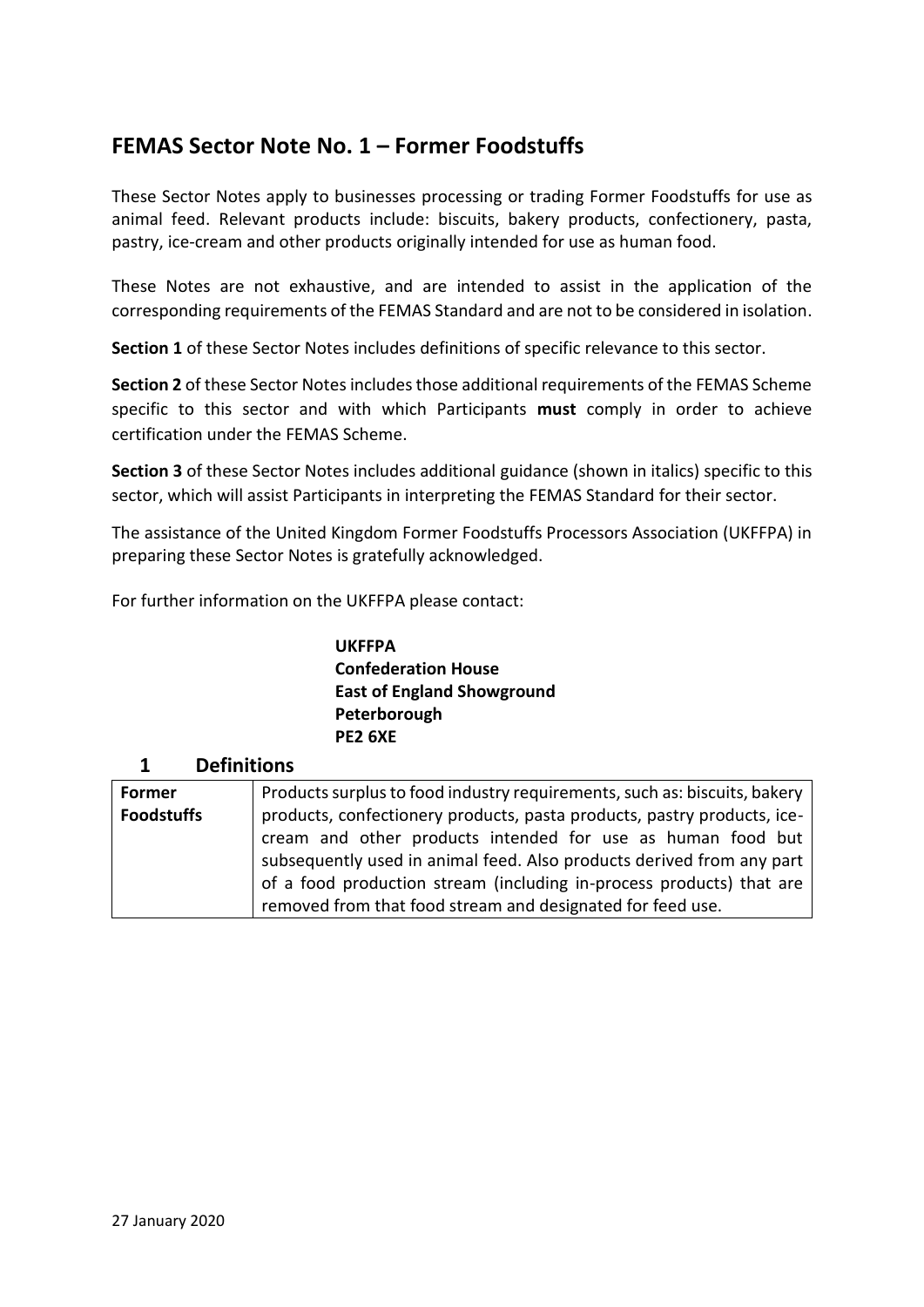# **2 Additional Sector-Specific Requirements**

| C <sub>1.1</sub> | <b>Raw Material Suppliers</b>                                       | Participants must carry out effective physical audits of<br>all sites supplying raw materials and / or feed prior to<br>first supply unless these sites are already certified in<br>their own right to a scheme recognised by AIC and with<br>a scope including the raw materials and / or feed<br>supplied.                                                                                                                                             |
|------------------|---------------------------------------------------------------------|----------------------------------------------------------------------------------------------------------------------------------------------------------------------------------------------------------------------------------------------------------------------------------------------------------------------------------------------------------------------------------------------------------------------------------------------------------|
| C <sub>1.1</sub> | <b>Raw Material Suppliers</b>                                       | For all suppliers, Participants must have in place<br>contracts which specify, as a minimum, the following<br>feed safety criteria:<br>A statement indicating the intended use as<br>animal feed<br>A specification listing the types of surplus food<br>included in the contract, and as, appropriate<br>those that must be excluded<br>The requirement for all businesses in the supply<br>chain (including 3 <sup>rd</sup> -party 'waste' contractors |
|                  |                                                                     | and hauliers) to be registered<br>as feed<br>businesses.                                                                                                                                                                                                                                                                                                                                                                                                 |
| D 3.2            | <b>Approval of Suppliers</b><br>of Non-assured Feed<br>(Gatekeeper) | FEMAS Former Foodstuffs Direct Deliveries<br><b>The</b><br>Decision Tree must be used to establish the suitability<br>of a specific material / supplier combination for direct<br>delivery without further processing.                                                                                                                                                                                                                                   |
| D 3.3            | <b>Approval of Suppliers</b><br>of Non-assured Feed<br>(Gatekeeper) | Participants must supply the outcomes of the Decision<br>Tree in Appendix 1 and copies of supplier audit reports<br>to the Certification Body for approval, prior to first<br>supply.                                                                                                                                                                                                                                                                    |
| D 3.4            | <b>Supplier Approval</b>                                            | Suppliers of former foodstuffs within the EU must be<br>Feed Business Operators registered or approved by<br>their national authorities under the Feed Hygiene<br>Regulations 183/2005 as amended.                                                                                                                                                                                                                                                       |
| E 3.2            | <b>Third Party Contracted</b><br><b>Hauliers</b>                    | Direct deliveries of feed to farm must be made by<br>certificated Participants of a scheme recognised by AIC<br>(unless providing traction only).                                                                                                                                                                                                                                                                                                        |
| F3.1             | <b>Labelling</b>                                                    | Feed products produced from Genetically Modified<br>crops must be labelled in accordance with any<br>Regulatory requirements applicable in the countries<br>where they are sold.                                                                                                                                                                                                                                                                         |
| G 1.13           | <b>Physical contamination</b><br>control                            | Where animal products are stored, produced or<br>available on site, they must not contaminate raw<br>materials or feeds.                                                                                                                                                                                                                                                                                                                                 |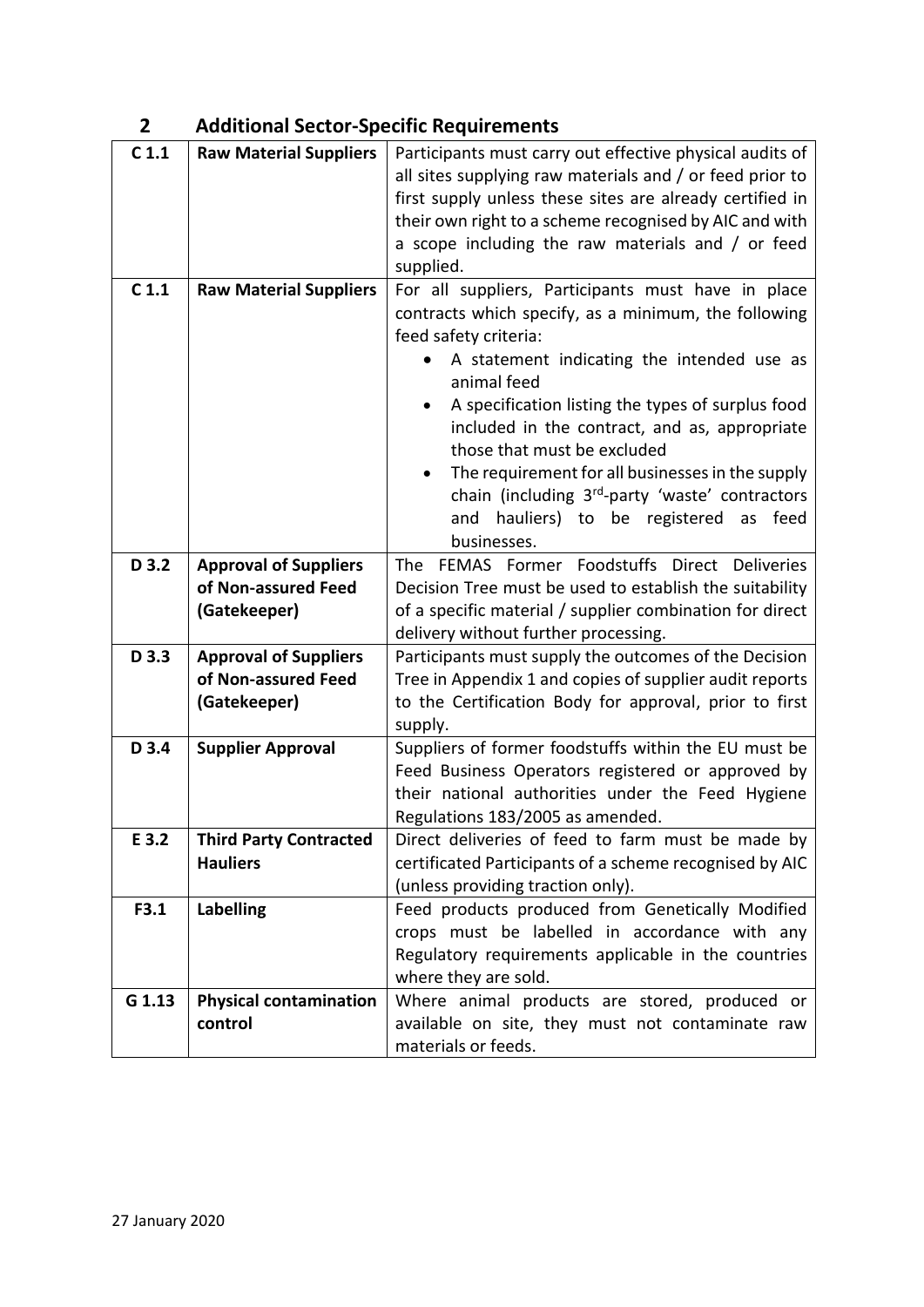| 11.1 | <b>Sampling and Analysis</b><br><b>Schedules</b> | Sampling and analysis schedules must include<br>measurement of residual food packaging on a weekly<br>basis as a minimum, unless the former foodstuff(s) has<br>never been packaged.                                                                           |
|------|--------------------------------------------------|----------------------------------------------------------------------------------------------------------------------------------------------------------------------------------------------------------------------------------------------------------------|
|      |                                                  | The rejection limit for presence of residual food<br>packaging must be set at the de facto tolerance agreed<br>with the Competent Authorities. Any batch failing this<br>test must be rejected or reworked and the reasons for<br>the failure be investigated. |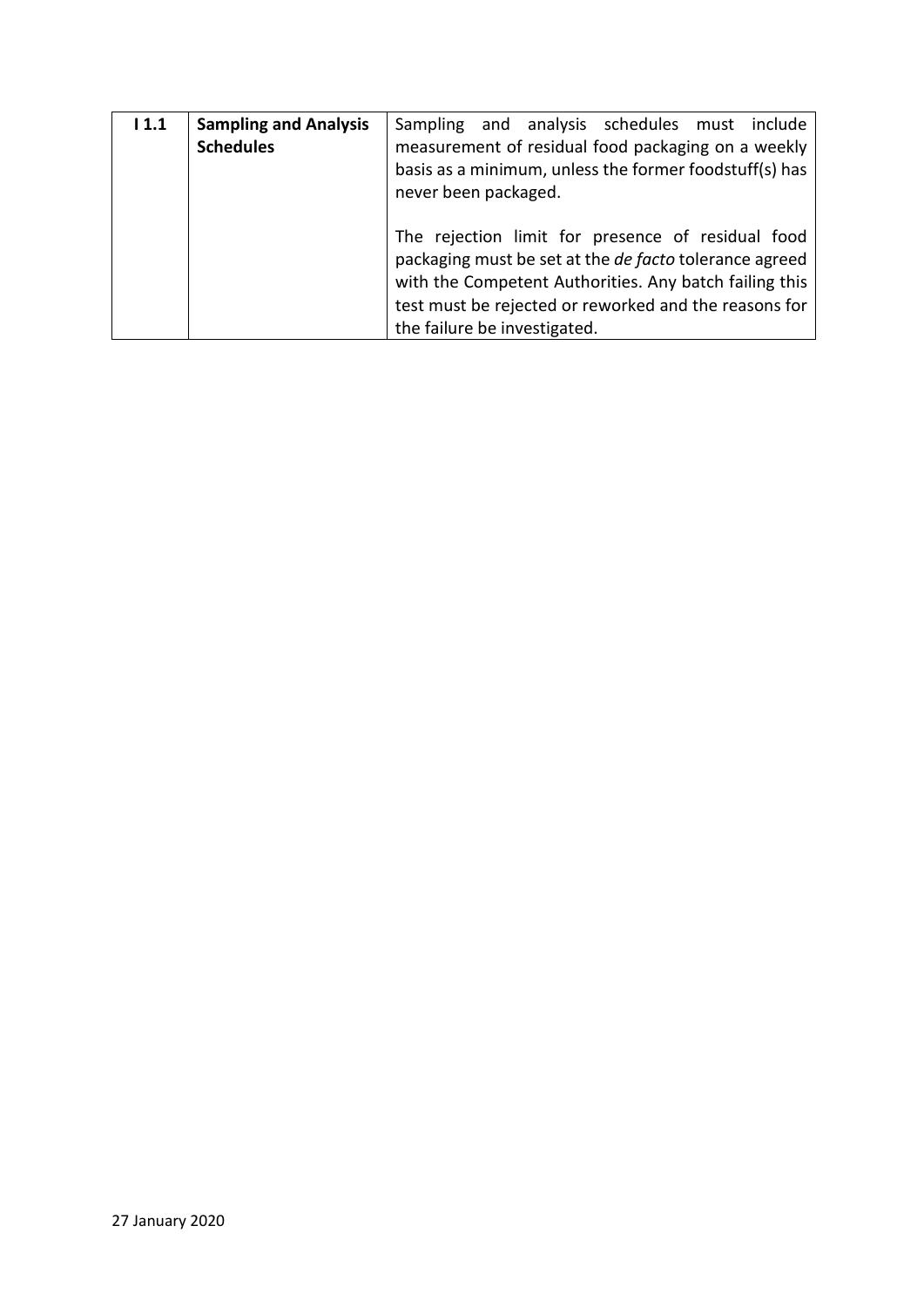# **3 Sector-Specific Guidance**

| <b>B</b> 1.7     | <b>HACCP and Feed Safety</b><br><b>Risk Assessment</b> | Sector-specific potential hazards include but are not<br>limited to:<br>Different types of packaging and residual<br>$\bullet$<br>packaging<br><b>Flavourings and colourants</b><br>$\bullet$<br>Variability in levels of ingredients (e.g. Sodium<br>bicarbonate, salt)<br>Rejected products<br>Foreign bodies |
|------------------|--------------------------------------------------------|-----------------------------------------------------------------------------------------------------------------------------------------------------------------------------------------------------------------------------------------------------------------------------------------------------------------|
| C <sub>1.1</sub> | <b>Raw Material Suppliers</b>                          | The Certification Body will select a number of raw<br>material supply chains to be visited each year. This will<br>typically be at least two collection sites per FEMAS<br>certified site unless robust risk assessments and<br>controls operated by the Participant allow this to be<br>reduced.               |
| E3.3             | <b>Third Party Contracted</b><br><b>Hauliers</b>       | Hauliers who transport the Participant's<br>own<br>demountable containers are considered to be traction<br>only.                                                                                                                                                                                                |
| 17.1             | <b>Testing Facilities</b>                              | <b>Control of Packaging Residues</b><br>The approved method for monitoring residual<br>packaging can be found here:<br>https://www.aictradeassurance.org.uk/latest-<br>documents/acaf-13-05-paper-packaging-in-surplus-<br>foods/                                                                               |